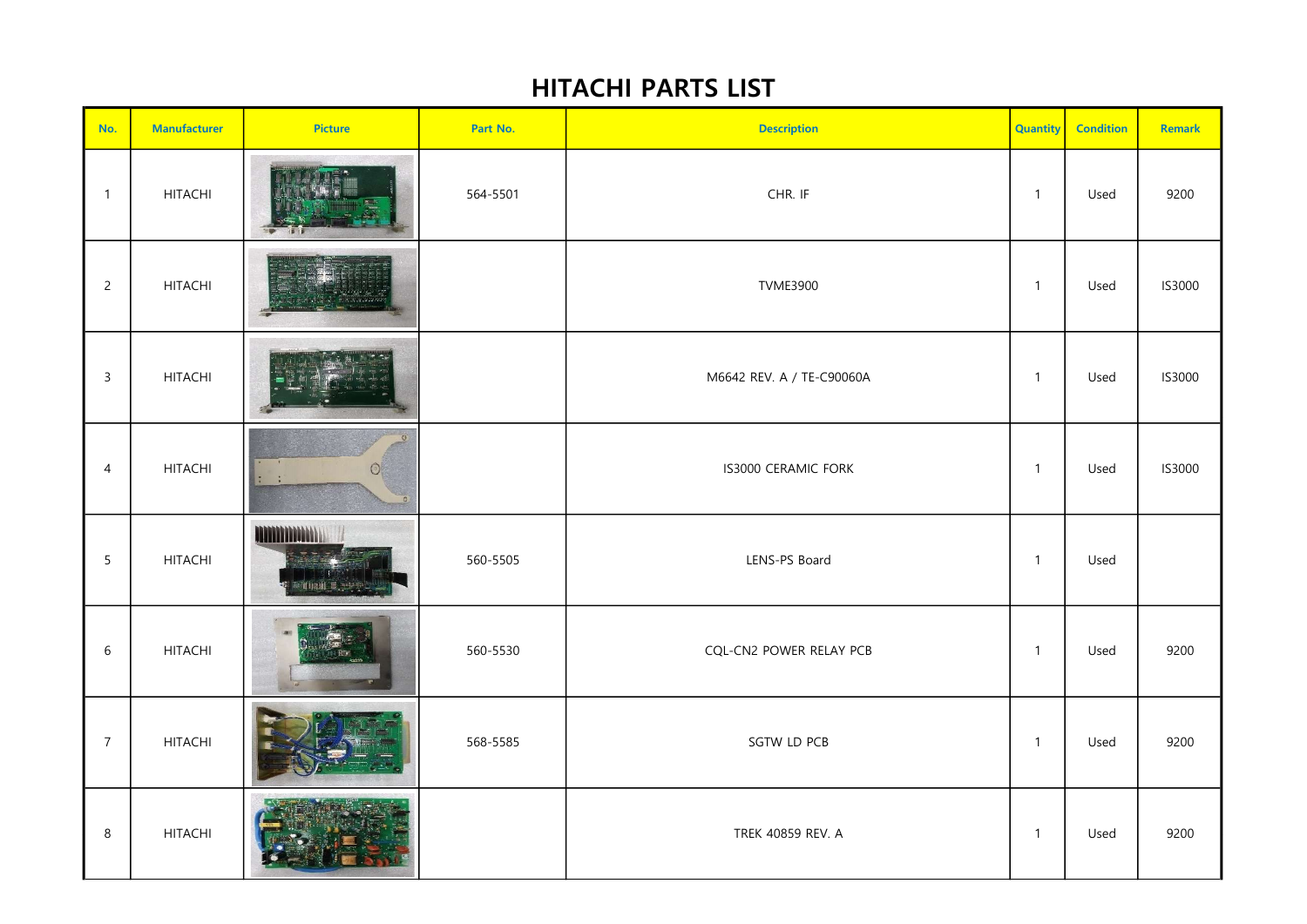| No.  | <b>Manufacturer</b> | <b>Picture</b> | Part No.        | <b>Description</b>                  | <b>Quantity</b> | <b>Condition</b> | <b>Remark</b>  |
|------|---------------------|----------------|-----------------|-------------------------------------|-----------------|------------------|----------------|
| 9    | <b>HITACHI</b>      |                | 9701-2143-01    | Wafer Mapper ARM ASSY               | $\overline{1}$  | Used             |                |
| $10$ |                     |                | 85854346 REV. D | SES Technologies VME Board          | $\overline{1}$  | Used             | IS3000         |
| 11   | <b>VEXTA</b>        |                |                 | 5-PHASE DRIVER / RKD514L-C          | $6\,$           | Used             |                |
| 12   | <b>VEXTA</b>        |                |                 | 5-PHASE DRIVER / RKD507-A           | $\overline{1}$  | Used             |                |
| 13   | <b>VEXTA</b>        |                |                 | 5-PHASE DRIVER / DFR1507            | $\mathbf{1}$    | Used             |                |
| 14   | <b>VEXTA</b>        |                |                 | 5-PHASE DRIVER / DFR1514            | $\overline{1}$  | Used             |                |
| 15   | NEMIC-LAMBDA        |                |                 | NNS15-24 / DC24V 0.9A               | $\overline{1}$  | Used             |                |
| 16   | <b>HITACHI</b>      |                | <b>ECPU550</b>  | HDC90 CPU BOARD / VME Microcomputer | $6\,$           | Used             | <b>MU-712E</b> |
| 17   | <b>HITACHI</b>      |                | IOTC-03N        | CONTROL BOARD / VME Microcomputer   | $6\,$           | Used             | <b>MU-712E</b> |
| 18   | <b>HITACHI</b>      |                | VMPM-03N        | CIRCUIT BOARD / VME Microcomputer   | 5               | Used             | <b>MU-712E</b> |